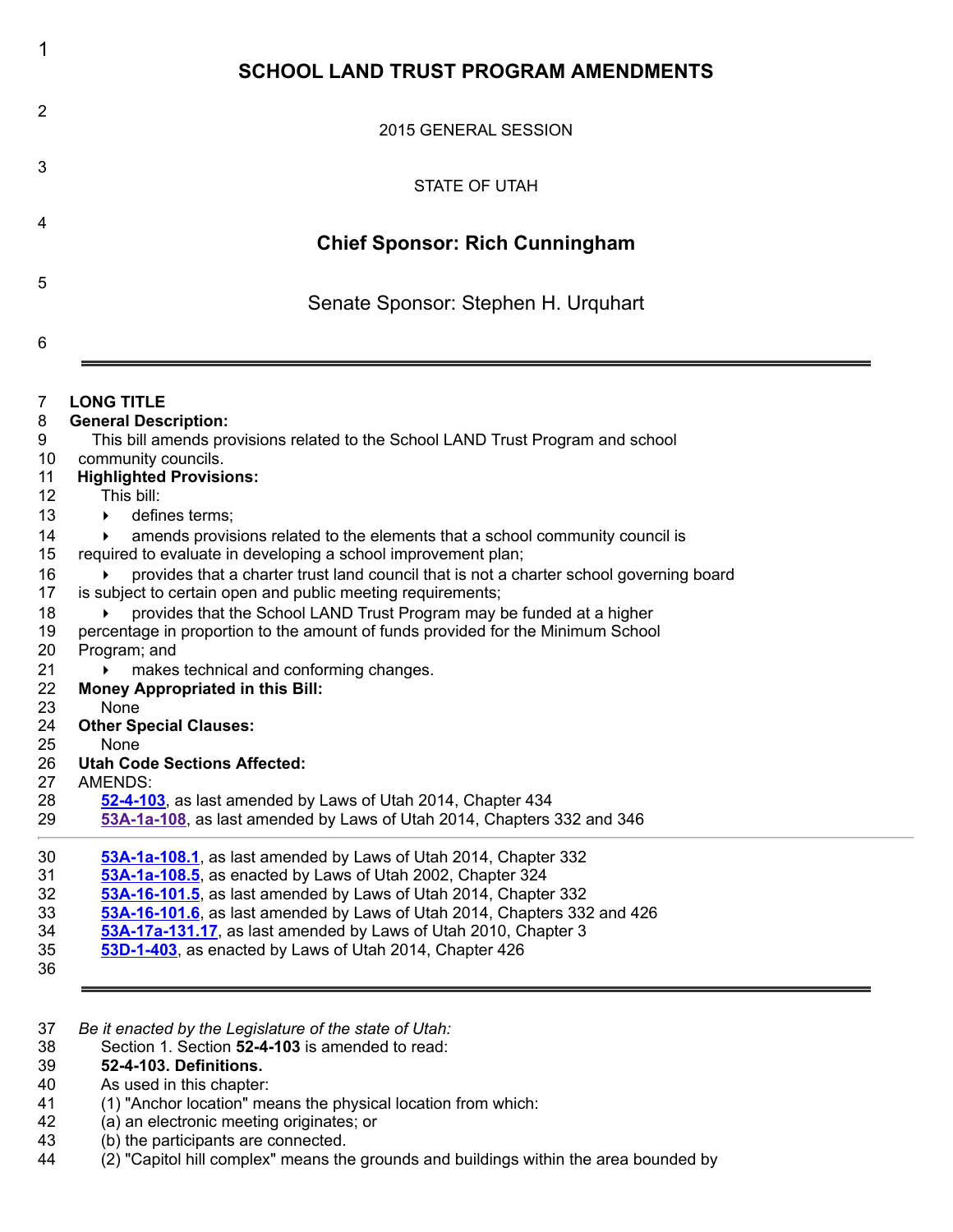- 45 300 North Street, Columbus Street, 500 North Street, and East Capitol Boulevard in Salt Lake 46 City. 47 (3) "Convening" means the calling together of a public body by a person authorized to 48 do so for the express purpose of discussing or acting upon a subject over which that public 49 body has jurisdiction or advisory power. 50 (4) "Electronic meeting" means a public meeting convened or conducted by means of a 51 conference using electronic communications. 52 (5) "Electronic message" means a communication transmitted electronically, including: 53 (a) electronic mail; 54 (b) instant messaging; 55 (c) electronic chat; 56 (d) text messaging as defined in Section [76-4-401;](http://le.utah.gov/UtahCode/SectionLookup.jsp?section=76-4-401&session=2015GS) or 57 (e) any other method that conveys a message or facilitates communication 58 electronically. 59 (6) (a) "Meeting" means the convening of a public body or a specified body, with a 60 quorum present, including a workshop or an executive session, whether in person or by means 61 of electronic communications, for the purpose of discussing, receiving comments from the 62 public about, or acting upon a matter over which the public body or specific body has 63 jurisdiction or advisory power. 64 (b) "Meeting" does not mean: 65 (i) a chance gathering or social gathering; or 66 (ii) a convening of the State Tax Commission to consider a confidential tax matter in 67 accordance with Section [59-1-405.](http://le.utah.gov/UtahCode/SectionLookup.jsp?section=59-1-405&session=2015GS) 68 (c) "Meeting" does not mean the convening of a public body that has both legislative 69 and executive responsibilities if: 70 (i) no public funds are appropriated for expenditure during the time the public body is 71 convened; and 72 (ii) the public body is convened solely for the discussion or implementation of 73 administrative or operational matters: 74 (A) for which no formal action by the public body is required; or<br>75 (B) that would not come before the public body for discussion o (B) that would not come before the public body for discussion or action. 76 (7) "Monitor" means to hear or observe, live, by audio or video equipment, all of the 77 public statements of each member of the public body who is participating in a meeting. 78 (8) "Participate" means the ability to communicate with all of the members of a public 79 body, either verbally or electronically, so that each member of the public body can hear or 80 observe the communication. 81 (9) (a) "Public body" means any administrative, advisory, executive, or legislative body 82 of the state or its political subdivisions that: 83 (i) is created by the Utah Constitution, statute, rule, ordinance, or resolution; 84 (ii) consists of two or more persons; 85 (iii) expends, disburses, or is supported in whole or in part by tax revenue; and 86 (iv) is vested with the authority to make decisions regarding the public's business. 87 (b) "Public body" does not include a: 88 (i) political party, political group, or political caucus; 89 (ii) conference committee, rules committee, or sifting committee of the Legislature; or 90 (iii) school community council [established under Section [53A-1a-108\]](http://le.utah.gov/~2015/bills/hbillenr/HB0363.htm#53a-1a-108) or charter trust 91 land council as defined in Section [53A-1a-108.1.](http://le.utah.gov/~2015/bills/hbillenr/HB0363.htm#53a-1a-108.1) 92 (10) "Public statement" means a statement made in the ordinary course of business of 93 the public body with the intent that all other members of the public body receive it. 94 (11) (a) "Quorum" means a simple majority of the membership of a public body, unless 95 otherwise defined by applicable law. 96 (b) "Quorum" does not include a meeting of two elected officials by themselves when 97 no action, either formal or informal, is taken on a subject over which these elected officials 98 have advisory power. 99 (12) "Recording" means an audio, or an audio and video, record of the proceedings of a 100 meeting that can be used to review the proceedings of the meeting. 101 (13) "Specified body" means an administrative, advisory, executive, or legislative body 102 that:
	- 103 (a) is not a public body;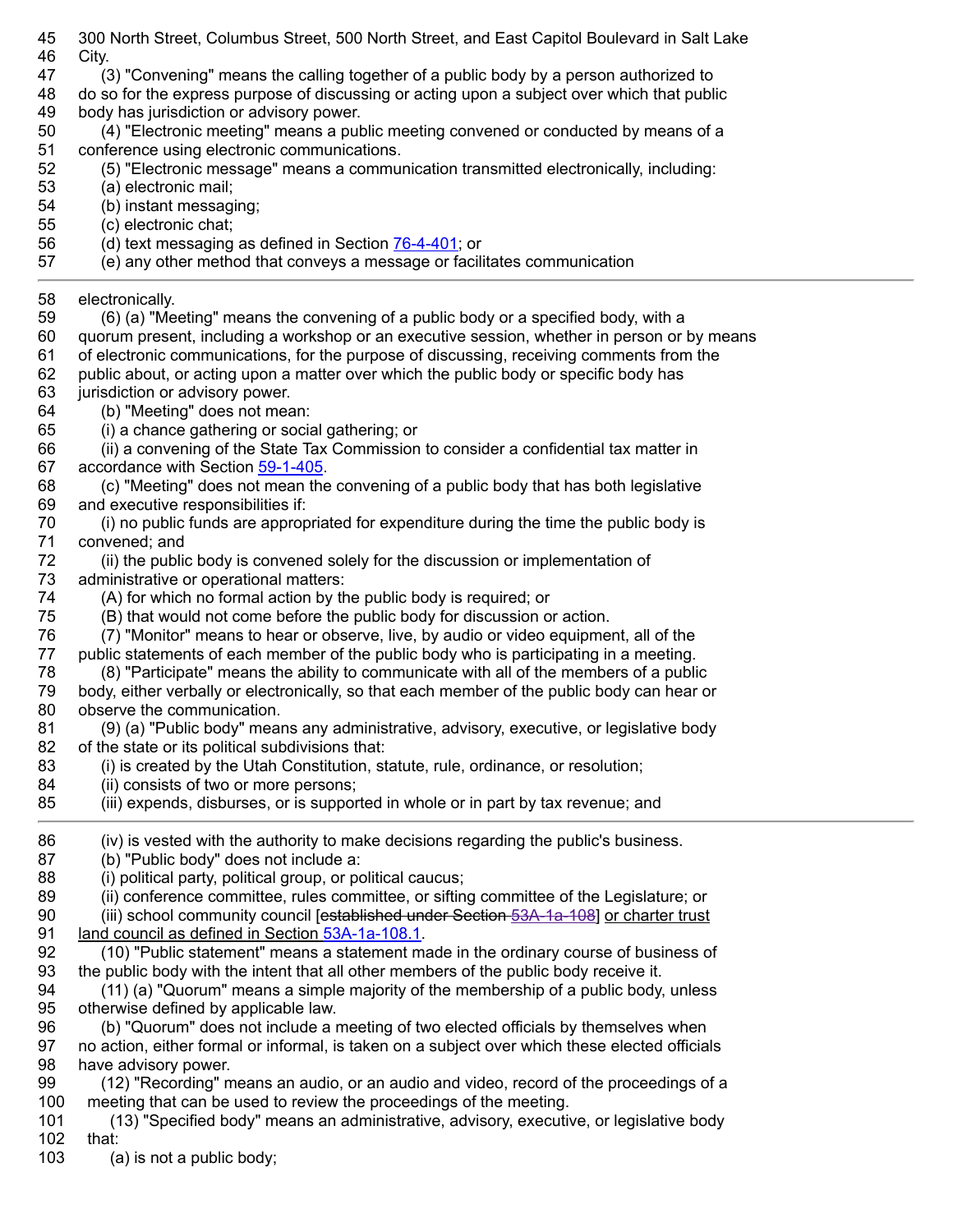| 104 | (b) consists of three or more members; and                                                                 |
|-----|------------------------------------------------------------------------------------------------------------|
| 105 | (c) includes at least one member who is:                                                                   |
| 106 | (i) a legislator; and                                                                                      |
| 107 | (ii) officially appointed to the body by the President of the Senate, Speaker of the                       |
| 108 | House of Representatives, or governor.                                                                     |
| 109 | (14) "Transmit" means to send, convey, or communicate an electronic message by                             |
| 110 | electronic means.                                                                                          |
| 111 | Section 2. Section 53A-1a-108 is amended to read:                                                          |
| 112 | 53A-1a-108. School community councils -- Duties -- Composition -- Election                                 |
| 113 | procedures and selection of members.                                                                       |
| 114 | (1) As used in this section:                                                                               |
| 115 | (a) "District school" means a public school under the control of a local school board                      |
| 116 | elected under Title 20A, Chapter 14, Nomination and Election of State and Local School                     |
| 117 | Boards.                                                                                                    |
| 118 | $[\langle a \rangle]$ (b) "Educator" [has the meaning] means the same as that term is defined in           |
| 119 | Section 53A-6-103                                                                                          |
| 120 | $[\frac{\mathbf{b}}{\mathbf{c}}]$ (c) (i) "Parent or guardian member" means a member of a school community |
| 121 | council who is a parent or guardian of a student who:                                                      |
| 122 | (A) is attending the school; or                                                                            |
| 123 | (B) will be enrolled at the school during the parent's or guardian's term of office.                       |
| 124 | (ii) "Parent or guardian member" may not include an educator who is employed at the                        |
| 125 | school.                                                                                                    |
| 126 | (d) "School community council" means a council established at a district school in                         |
| 127 | accordance with this section.                                                                              |
| 128 | [(e)] (e) "School employee member" means a member of a school community council                            |
| 129 | who is a person employed at the school by the school or school district, including the principal.          |
| 130 | [(d)] (f) "School LAND Trust Program money" means money allocated to a school                              |
| 131 | pursuant to Section 53A-16-101.5.                                                                          |
| 132 | (2) [Each public] A district school, in consultation with [its] the district school's local                |
| 133 | school board, shall establish a school community council at the school building level for the              |
| 134 | purpose of:                                                                                                |
| 135 | (a) involving parents or guardians of students in decision making at the school level;                     |
| 136 | (b) improving the education of students;                                                                   |
| 137 | (c) prudently expending School LAND Trust Program money for the improvement of                             |
| 138 | students' education through collaboration among parents and guardians, school employees, and               |
| 139 | the local school board; and                                                                                |
| 140 | (d) increasing public awareness of:                                                                        |
| 141 | (i) school trust lands and related land policies;                                                          |
| 142 | (ii) management of the State School Fund established in Utah Constitution Article X,                       |
| 143 | Section V; and                                                                                             |
| 144 | (iii) educational excellence.                                                                              |
| 145 | (3) (a) Except as provided in Subsection (3)(b), a school community council shall:                         |
| 146 | (i) create a school improvement plan in accordance with Section 53A-1a-108.5;                              |
| 147 | (ii) create the School LAND Trust Program in accordance with Section 53A-16-101.5;                         |
| 148 | (iii) assist in the creation and implementation of a professional development plan; and                    |
| 149 | (iv) advise and make recommendations to school and school district administrators and                      |
| 150 | the local school board regarding the school and its programs, school district programs, a child            |
| 151 | access routing plan in accordance with Section 53A-3-402, and other issues relating to the                 |
| 152 | community environment for students.                                                                        |
| 153 | (b) In addition to the duties specified in Subsection (3)(a), a school community council                   |
| 154 | for an elementary school shall create a reading achievement plan in accordance with Section                |
| 155 | 53A-1-606.5                                                                                                |
| 156 | (c) A school or school district administrator may not prohibit or discourage a school                      |
| 157 | community council from discussing issues, or offering advice or recommendations, regarding                 |
| 158 | the school and its programs, school district programs, the curriculum, or the community                    |
| 159 | environment for students.                                                                                  |
| 160 | (4) (a) Each school community council shall consist of school employee members and                         |
| 161 | parent or guardian members in accordance with this section.                                                |
| 162 | (b) Except as provided in Subsection $(4)(c)$ or $(d)$ :                                                   |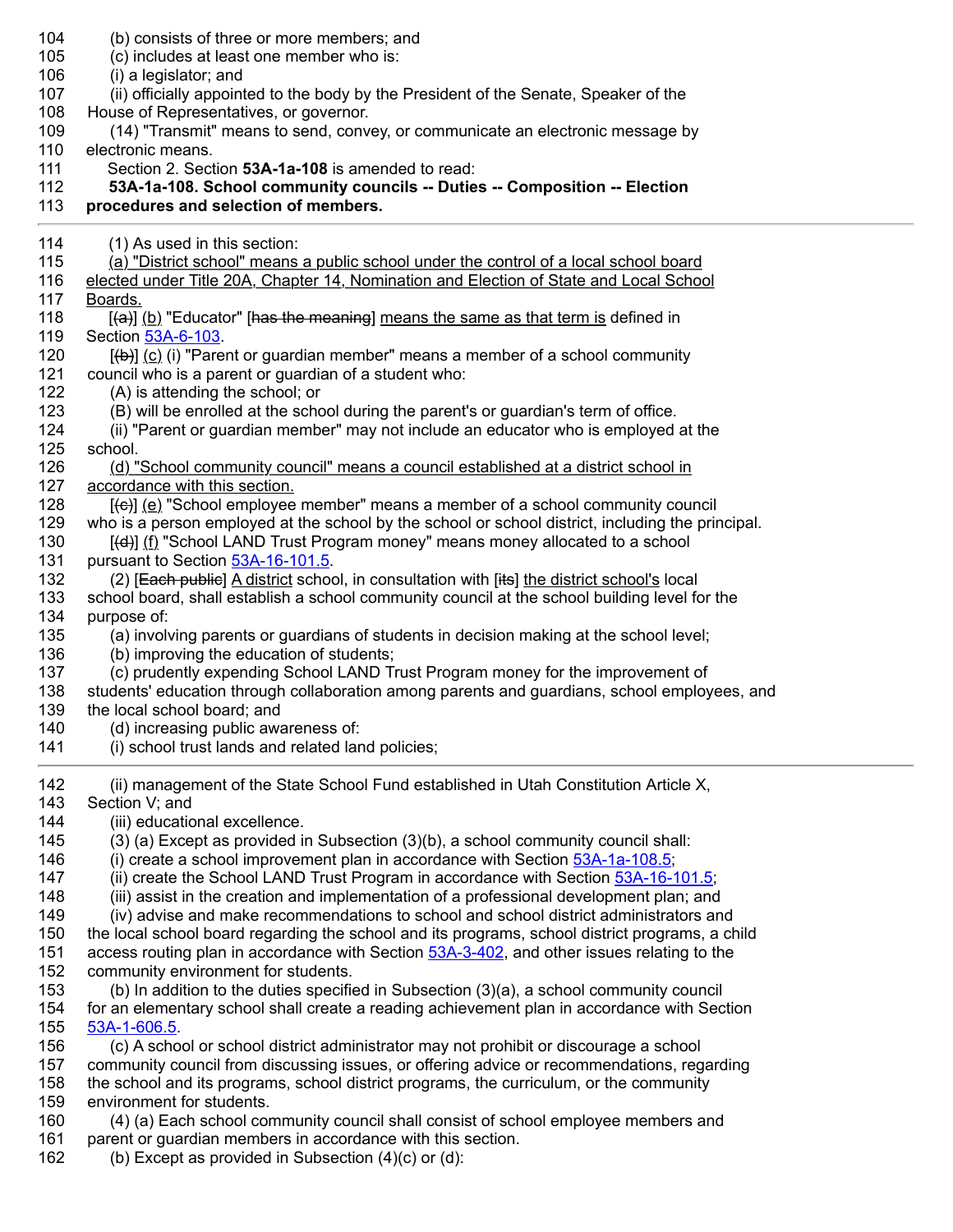163 (i) each school community council for a high school shall have six parent or guardian 164 members and four school employee members, including the principal; and 165 (ii) each school community council for a school other than a high school shall have 166 four parent or guardian members and two school employee members, including the principal. 167 (c) A school community council may determine the size of the school community 168 council by a majority vote of a quorum of the school community council provided that: 169 (i) the membership includes two or more parent or guardian members than the number 170 of school employee members; and 171 (ii) there are at least two school employee members on the school community council. 172 (d) (i) The number of parent or guardian members of a school community council who 173 are not educators employed by the school district shall exceed the number of parent or guardian 174 members who are educators employed by the school district. 175 (ii) If, after an election, the number of parent or guardian members who are not 176 educators employed by the school district does not exceed the number of parent or guardian 177 members who are educators employed by the school district, the parent or guardian members of 178 the school community council shall appoint one or more parent or guardian members to the 179 school community council so that the number of parent or guardian members who are not 180 educators employed by the school district exceeds the number of parent or guardian members 181 who are educators employed by the school district. 182 (5) (a) Except as provided in Subsection (5)(f), a school employee member, other than 183 the principal, shall be elected by secret ballot by a majority vote of the school employees and 184 serve a two-year term. The principal shall serve as an ex officio member with full voting 185 privileges. 186 (b) (i) Except as provided in Subsection (5)(f), a parent or guardian member shall be 187 elected by secret ballot at an election held at the school by a majority vote of those voting at the 188 election and serve a two-year term. 189 (ii) Only parents or guardians of students attending the school may vote at the election 190 under Subsection (5)(b)(i). 191 (iii) Any parent or guardian of a student who meets the qualifications of this section 192 may file or declare the parent's or guardian's candidacy for election to a school community 193 council. 194 (iv) (A) Subject to Subsections (5)(b)(iv)(B) and (5)(b)(iv)(C), a timeline for the 195 election of parent or guardian members of a school community council shall be established by 196 a local school board for the schools within the school district. 197 (B) An election for the parent or guardian members of a school community council 198 shall be held near the beginning of the school year or held in the spring and completed before 199 the last week of school. 200 (C) Each school shall establish a time period for the election of parent or guardian 201 members of a school community council under Subsection (5)(b)(iv)(B) that is consistent for at 202 least a four-year period. 203 (c) (i) The principal of the school, or the principal's designee, shall provide notice of 204 the available community council positions to school employees, parents, and guardians at least 205 10 days before the date that voting commences for the elections held under Subsections (5)(a) 206 and (5)(b). 207 (ii) The notice shall include: 208 (A) the dates and times of the elections; 209 (B) a list of council positions that are up for election; and 210 (C) instructions for becoming a candidate for a community council position. 211 (iii) The principal of the school, or the principal's designee, shall oversee the elections 212 held under Subsections (5)(a) and (5)(b). 213 (iv) Ballots cast in an election held under Subsection (5)(b) shall be deposited in a 214 secure ballot box. 215 (d) Results of the elections held under Subsections  $(5)(a)$  and  $(5)(b)$  shall be made 216 available to the public upon request. 217 (e) (i) If a parent or guardian position on a school community council remains unfilled 218 after an election is held, the other parent or guardian members of the council shall appoint a 219 parent or guardian who meets the qualifications of this section to fill the position. 220 (ii) If a school employee position on a school community council remains unfilled after 221 an election is held, the other school employee members of the council shall appoint a school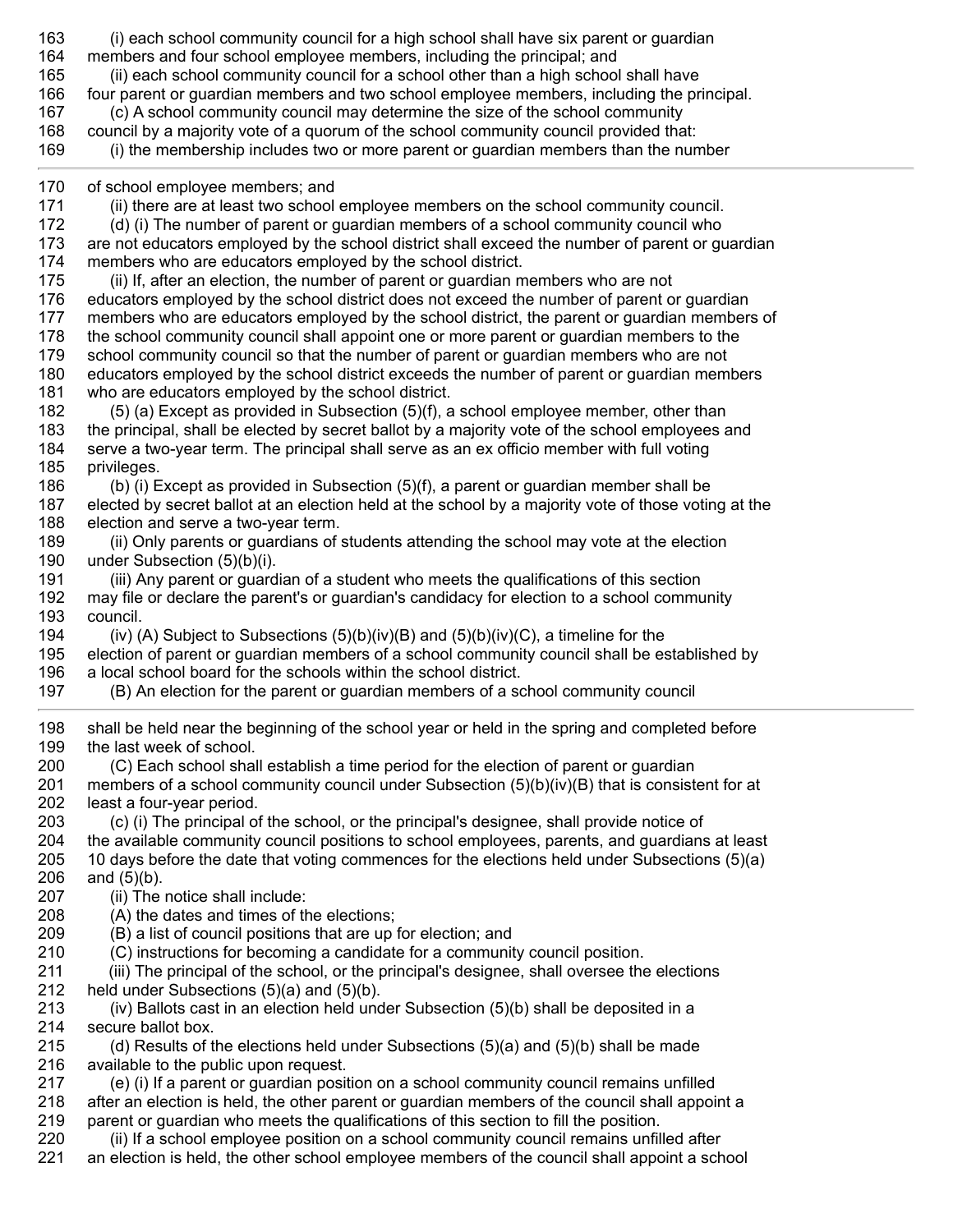| 222<br>223 | employee to fill the position.<br>(iii) A member appointed to a school community council under Subsection $(5)(e)(i)$ or                                                                 |
|------------|------------------------------------------------------------------------------------------------------------------------------------------------------------------------------------------|
| 224        | (ii) shall serve a two-year term.                                                                                                                                                        |
| 225        | (f) (i) If the number of candidates who file for a parent or guardian position or school                                                                                                 |
| 226        | employee position on a school community council is less than or equal to the number of open                                                                                              |
| 227        | positions, an election is not required.                                                                                                                                                  |
| 228        | (ii) If an election is not held pursuant to Subsection $(5)(f)(i)$ and a parent or guardian                                                                                              |
| 229        | position remains unfilled, the other parent or guardian members of the council shall appoint a                                                                                           |
| 230        | parent or guardian who meets the qualifications of this section to fill the position.                                                                                                    |
| 231<br>232 | (iii) If an election is not held pursuant to Subsection $(5)(f)(i)$ and a school employee<br>position remains unfilled, the other school employee members of the council shall appoint a |
| 233        | school employee who meets the qualifications of this section to fill the position.                                                                                                       |
| 234        | (g) The principal shall enter the names of the council members on the School LAND                                                                                                        |
| 235        | Trust website on or before October 20 of each year, pursuant to Section 53A-1a-108.1.                                                                                                    |
| 236        | (h) Terms shall be staggered so that approximately half of the council members stand                                                                                                     |
| 237        | for election each year.                                                                                                                                                                  |
| 238        | (i) A school community council member may serve successive terms provided the                                                                                                            |
| 239        | member continues to meet the definition of a parent or guardian member or school employee                                                                                                |
| 240        | member as specified in Subsection (1).                                                                                                                                                   |
| 241        | (j) Each school community council shall elect:                                                                                                                                           |
| 242        | (i) a chair from its parent or guardian members; and                                                                                                                                     |
| 243        | (ii) a vice chair from either its parent or guardian members or school employee                                                                                                          |
| 244<br>245 | members, excluding the principal.<br>(6) (a) A school community council may create subcommittees or task forces to:                                                                      |
| 246        | (i) advise or make recommendations to the council; or                                                                                                                                    |
| 247        | (ii) develop all or part of a plan listed in Subsection (3).                                                                                                                             |
| 248        | (b) Any plan or part of a plan developed by a subcommittee or task force shall be                                                                                                        |
| 249        | subject to the approval of the school community council.                                                                                                                                 |
| 250        | (c) A school community council may appoint individuals who are not council members                                                                                                       |
| 251        | to serve on a subcommittee or task force, including parents or guardians, school employees, or                                                                                           |
| 252        | other community members.                                                                                                                                                                 |
| 253        | (7) (a) A majority of the members of a school community council is a quorum for the                                                                                                      |
| 254        | transaction of business.                                                                                                                                                                 |
| 255        | (b) The action of a majority of the members of a quorum is the action of the school                                                                                                      |
| 256        | community council.                                                                                                                                                                       |
| 257<br>258 | (8) A local school board shall provide training for a school community council each<br>year, including training:                                                                         |
| 259        | (a) for the chair and vice chair about their responsibilities;                                                                                                                           |
| 260        | (b) on resources available on the School LAND Trust website; and                                                                                                                         |
| 261        | (c) on the following statutes governing school community councils:                                                                                                                       |
| 262        | (i) Section 53A-1a-108;                                                                                                                                                                  |
| 263        | (ii) Section 53A-1a-108.1;                                                                                                                                                               |
| 264        | (iii) Section 53A-1a-108.5; and                                                                                                                                                          |
| 265        | (iv) Section 53A-16-101.5.                                                                                                                                                               |
| 266        | Section 3. Section 53A-1a-108.1 is amended to read:                                                                                                                                      |
| 267        | 53A-1a-108.1. School community councils -- Open and public meeting                                                                                                                       |
| 268<br>269 | requirements.<br>(1) As used in this section:                                                                                                                                            |
| 270        | (a) (i) "Charter trust land council" means a council established by a charter school                                                                                                     |
| 271        | governing board under Section 53A-16-101.5.                                                                                                                                              |
| 272        | (ii) "Charter trust land council" does not include a charter school governing board                                                                                                      |
| 273        | acting as a charter trust land council.                                                                                                                                                  |
| 274        | (b) "School community council" means a council established at a school within a                                                                                                          |
| 275        | school district under Section 53A-1a-108.                                                                                                                                                |
| 276        | (c) "Council" means a school community council or a charter trust land council.                                                                                                          |
| 277        | [(4)] (2) A school community council [established under Section 53A-1a-108] or a                                                                                                         |
| 278<br>279 | charter trust land council:                                                                                                                                                              |
|            |                                                                                                                                                                                          |
| 280        | (a) shall conduct deliberations and take action openly as provided in this section; and<br>(b) is exempt from Title 52, Chapter 4, Open and Public Meetings Act.                         |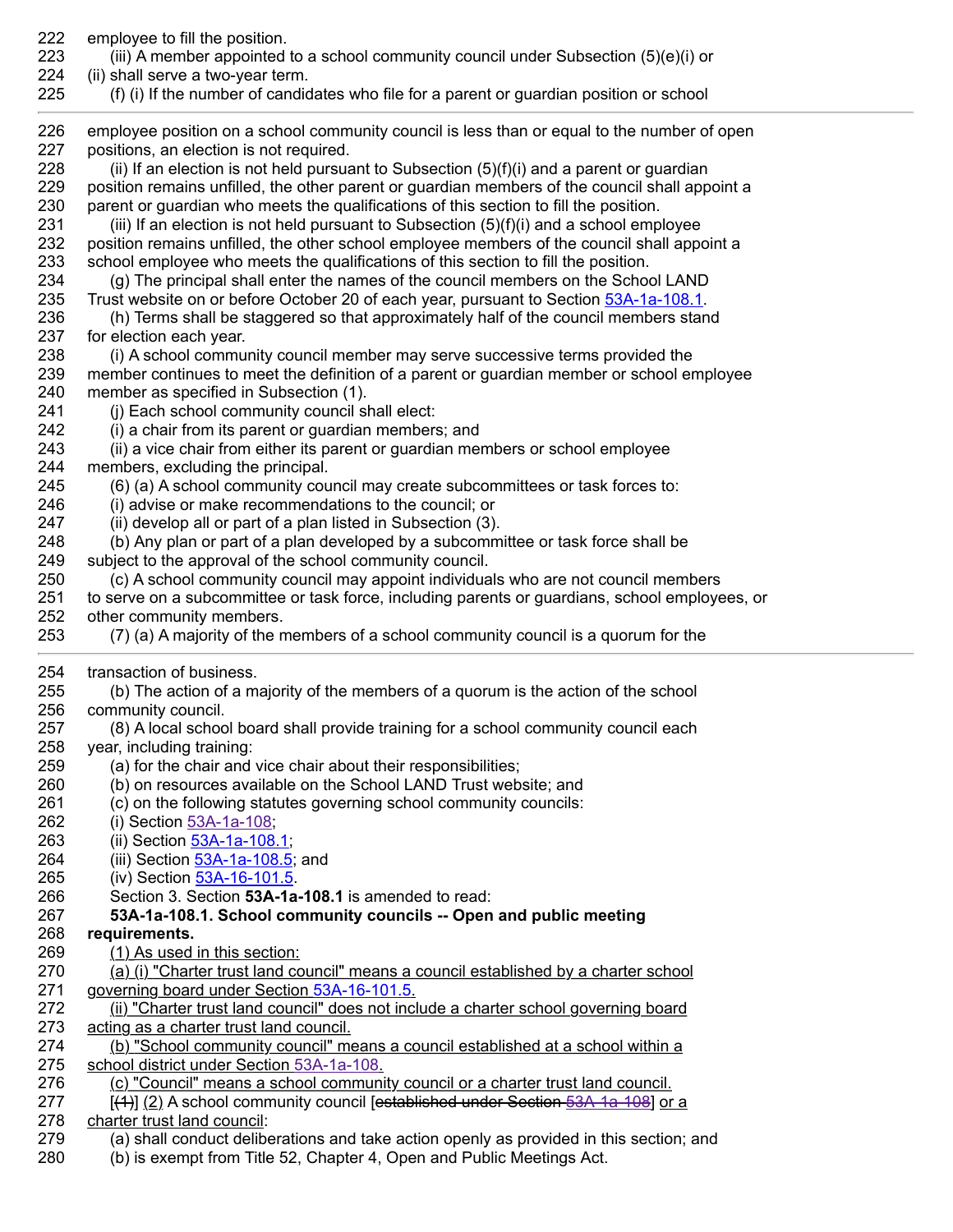| 282 | training for the members of a school community council on this section.                                             |
|-----|---------------------------------------------------------------------------------------------------------------------|
| 283 | (b) A charter school governing board shall provide training for the members of a                                    |
| 284 | charter trust land council on this section.                                                                         |
| 285 | $[\frac{3}{3}]$ (4) (a) A meeting of a [sehool community] council is open to the public.                            |
| 286 | (b) A [school community] council may not close any portion of a meeting.                                            |
| 287 | [(4)] (5) A [sehool community] council shall, at least one week prior to a meeting, post                            |
| 288 | the following information on the school's website:                                                                  |
| 289 | (a) a notice of the meeting, time, and place;                                                                       |
| 290 | (b) an agenda for the meeting; and                                                                                  |
| 291 | (c) the minutes of the previous meeting.                                                                            |
| 292 | [(5)] (6) (a) On or before October 20, a principal shall post the following information                             |
| 293 | on the school website and in the school office:                                                                     |
| 294 | (i) the proposed [school community] council meeting schedule for the year;                                          |
| 295 | (ii) a telephone number or email address, or both, where each [sehool community]                                    |
| 296 | council member can be reached directly; and                                                                         |
| 297 | (iii) a summary of the annual report required under Section 53A-16-101.5 on how the                                 |
| 298 | school's School LAND Trust Program money was used to enhance or improve academic                                    |
| 299 | excellence at the school and implement a component of the school's improvement plan.                                |
| 300 | (b) (i) A [sehool community] council shall identify and use methods of providing the                                |
| 301 | information listed in Subsection $[\frac{4}{5}]$ (6)(a) to a parent or guardian who does not have Internet          |
| 302 | access.                                                                                                             |
| 303 | (ii) Money allocated to a school under the School LAND Trust Program created in                                     |
| 304 | Section 53A-16-101.5 may not be used to provide information as required by Subsection                               |
| 305 | $(5)(b)(i)$ .                                                                                                       |
| 306 | $[\frac{16}{2}]$ (7) (a) The notice requirement of Subsection $[\frac{4}{2}]$ (5) may be disregarded if:            |
| 307 | (i) because of unforeseen circumstances it is necessary for a [sehool community]                                    |
| 308 | council to hold an emergency meeting to consider matters of an emergency or urgent nature;                          |
| 309 | and                                                                                                                 |
| 310 | (ii) the [school community] council gives the best notice practicable of:                                           |
| 311 | (A) the time and place of the emergency meeting; and                                                                |
| 312 | (B) the topics to be considered at the emergency meeting.                                                           |
| 313 | (b) An emergency meeting of a [sehool community] council may not be held unless:                                    |
| 314 | (i) an attempt has been made to notify all the members of the [sehool community]                                    |
| 315 | council; and                                                                                                        |
| 316 | (ii) a majority of the members of the [sehool community] council approve the meeting.                               |
| 317 | $[\overline{(+)}]$ (8) (a) An agenda required under Subsection $[\overline{(+)}]$ (5)(b) shall provide reasonable   |
| 318 | specificity to notify the public as to the topics to be considered at the meeting.                                  |
| 319 | (b) Each topic described in Subsection $[\overline{(7)}]$ $(\underline{8})(a)$ shall be listed under an agenda item |
| 320 | on the meeting agenda.                                                                                              |
| 321 | (c) A [sehool community] council may not take final action on a topic in a meeting                                  |
| 322 | unless the topic is:                                                                                                |
| 323 | (i) listed under an agenda item as required by Subsection $[\overline{(7)}]$ (8)(b); and                            |
| 324 | (ii) included with the advance public notice required by Subsection $[4]$ (5).                                      |
| 325 | [(8)] (9) (a) Written minutes shall be kept of a [sehool community] council meeting.                                |
| 326 | (b) Written minutes of a [school community] council meeting shall include:                                          |
| 327 | (i) the date, time, and place of the meeting;                                                                       |
| 328 | (ii) the names of members present and absent;                                                                       |
| 329 | (iii) a brief statement of the matters proposed, discussed, or decided;                                             |
| 330 | (iv) a record, by individual member, of each vote taken;                                                            |
| 331 | (v) the name of each person who:                                                                                    |
| 332 | (A) is not a member of the [school community] council; and                                                          |
| 333 | (B) after being recognized by the chair, provided testimony or comments to the [sehool                              |
| 334 | community] council;                                                                                                 |
| 335 | (vi) the substance, in brief, of the testimony or comments provided by the public under                             |
| 336 | Subsection $[(8)]$ $(9)(b)(v)$ ; and                                                                                |
| 337 | (vii) any other information that is a record of the proceedings of the meeting that any                             |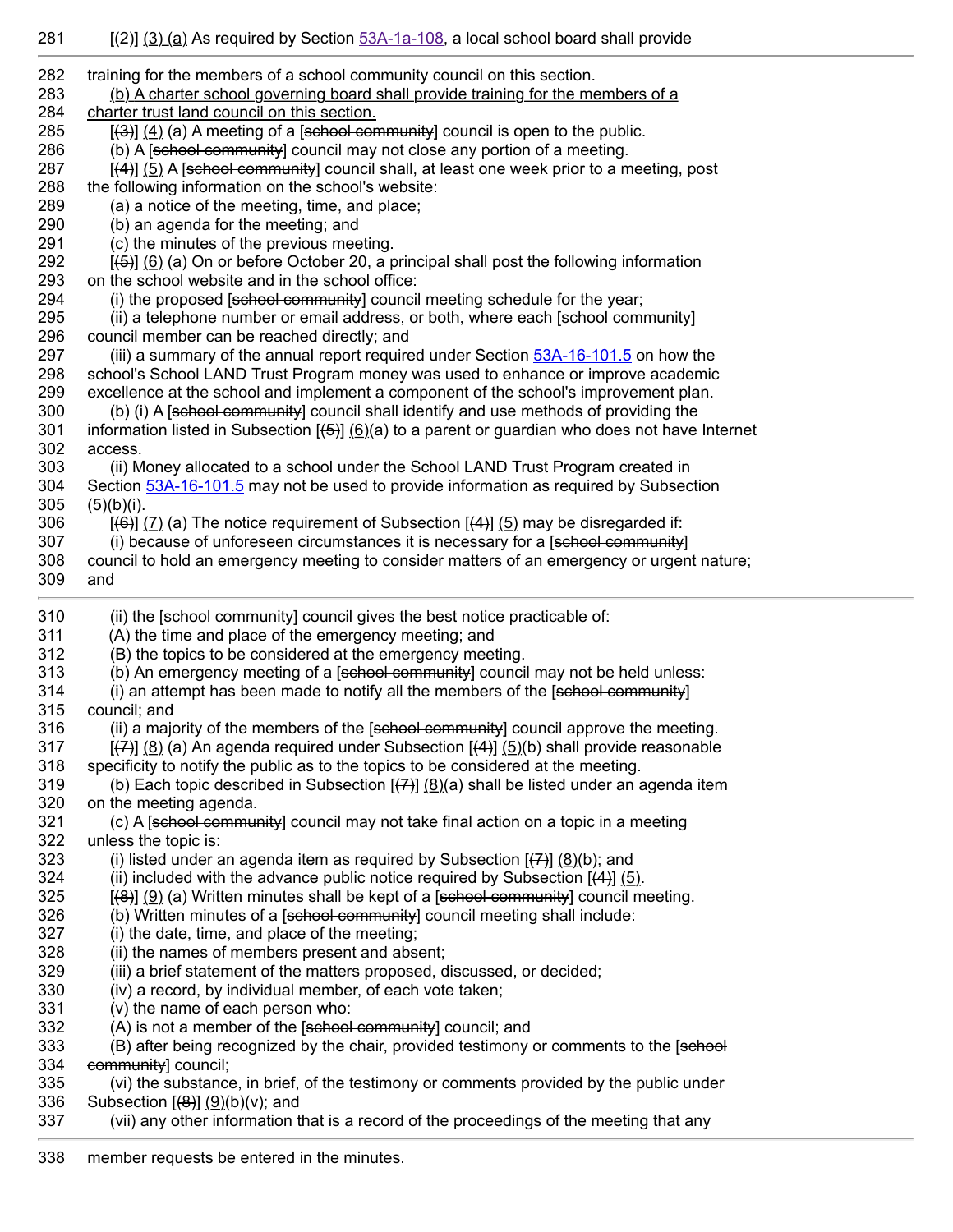| 394<br>395<br>396 | Section 5. Section 53A-16-101.5 is amended to read:<br>53A-16-101.5. School LAND Trust Program -- Purpose -- Distribution of funds --<br>School plans for use of funds.                 |
|-------------------|-----------------------------------------------------------------------------------------------------------------------------------------------------------------------------------------|
| 393               | accountability.                                                                                                                                                                         |
| 392               | (c) meet local school board reporting requirements regarding performance and                                                                                                            |
| 391               | (b) provide ongoing support for the council's school improvement plan; and                                                                                                              |
| 389<br>390        | (a) implement the school improvement plan as developed by the school community<br>council and approved by the local school board;                                                       |
| 388               | (7) Each school shall:                                                                                                                                                                  |
| 387               | local school board.                                                                                                                                                                     |
| 386               | but the multiyear school improvement plan must be presented to and approved annually by the                                                                                             |
| 385               | (6) A school community council may develop a multiyear school improvement plan,                                                                                                         |
| 384               | board of the school district in which the school is located.                                                                                                                            |
| 383               | (5) The school improvement plan shall be subject to the approval of the local school                                                                                                    |
| 382               | (4) The school principal shall make available to the school community council the<br>school budget and other data needed to develop the school improvement plan.                        |
| 380<br>381        | enhance or improve academic achievement and the community environment for students.                                                                                                     |
| 379               | most critical academic needs [but], the school improvement plan may include other actions to                                                                                            |
| 378               | (3) [The] Although a school improvement plan [shall focuse] focuses on the school's                                                                                                     |
| 377               | be used to enhance or improve academic achievement.                                                                                                                                     |
| 376               | Trust Program money received under Section 53A-16-101.5 and state and federal grants, will                                                                                              |
| 375               | achievement, including how financial resources available to the school, such as School LAND                                                                                             |
| 374               | (d) [describe] describes how the school intends to enhance or improve academic                                                                                                          |
| 373               | measurable increased student performance; and                                                                                                                                           |
| 372               | to implement its action plan to have a direct impact on the instruction of students and result in                                                                                       |
| 371               | (c) [ <del>list</del> ] lists any programs, practices, materials, or equipment that the school will need                                                                                |
| 370               | (b) [recommend] recommends a course of action to meet the identified needs;                                                                                                             |
| 369               | (a) [identify] identifies the school's most critical academic needs;                                                                                                                    |
| 367<br>368        | (2) [Each] A school community council shall develop a school improvement plan<br>[shall] that:                                                                                          |
| 366               | identity of students.                                                                                                                                                                   |
| 365               | improvement plan, a school community council may not have access to data that reveal the                                                                                                |
| 364               | (b) In evaluating [U-PASS] statewide achievement test results and developing a school                                                                                                   |
| 363               | school improvement plan to improve teaching and learning conditions.                                                                                                                    |
| 362               | technology needs, and professional development plan, and use the evaluations in developing a                                                                                            |
| 361               | statewide achievement test results, reading achievement plan, class size reduction needs,                                                                                               |
| 359<br>360        | (1) (a) [Each] A school community council established under Section 53A-1a-108 shall<br>annually evaluate [the school's U-PASS test results], with the school's principal, the school's |
| 358               | 53A-1a-108.5. School improvement plan.                                                                                                                                                  |
| 357               | Section 4. Section 53A-1a-108.5 is amended to read:                                                                                                                                     |
| 356               | (B) on the school's website.                                                                                                                                                            |
| 355               | (A) at each public meeting of the [school community] council; and                                                                                                                       |
| 354               | available to the public:                                                                                                                                                                |
| 353               | (iii) make the rules of order and procedure described in Subsection $[\Theta_{\text{t}}]$ (10)(b)(i)                                                                                    |
| 352               | described in Subsection $[\left(9\right)]$ (10)(b)(i); and                                                                                                                              |
| 351               | (ii) conduct a public meeting in accordance with the rules of order and procedure                                                                                                       |
| 350               | community] council;                                                                                                                                                                     |
| 349               | (i) adopt rules of order and procedure to govern a public meeting of the [sehool                                                                                                        |
| 348               | (b) A [school community] council shall:                                                                                                                                                 |
| 346<br>347        | (ii) ethical behavior; and<br>(iii) civil discourse.                                                                                                                                    |
| 345               | (i) parliamentary order and procedure;                                                                                                                                                  |
| 344               | means a set of rules that govern and prescribe in a public meeting:                                                                                                                     |
| 343               | $[\Theta]$ (10) (a) As used in this Subsection $[\Theta]$ (10), "rules of order and procedure"                                                                                          |
| 342               | (ii) shall be retained for three years.                                                                                                                                                 |
| 341               | Management Act; and                                                                                                                                                                     |
| 340               | (i) are a public record under Title 63G, Chapter 2, Government Records Access and                                                                                                       |
| 339               | (c) The written minutes of a [sehool community] council meeting:                                                                                                                        |

397 (1) As used in this section: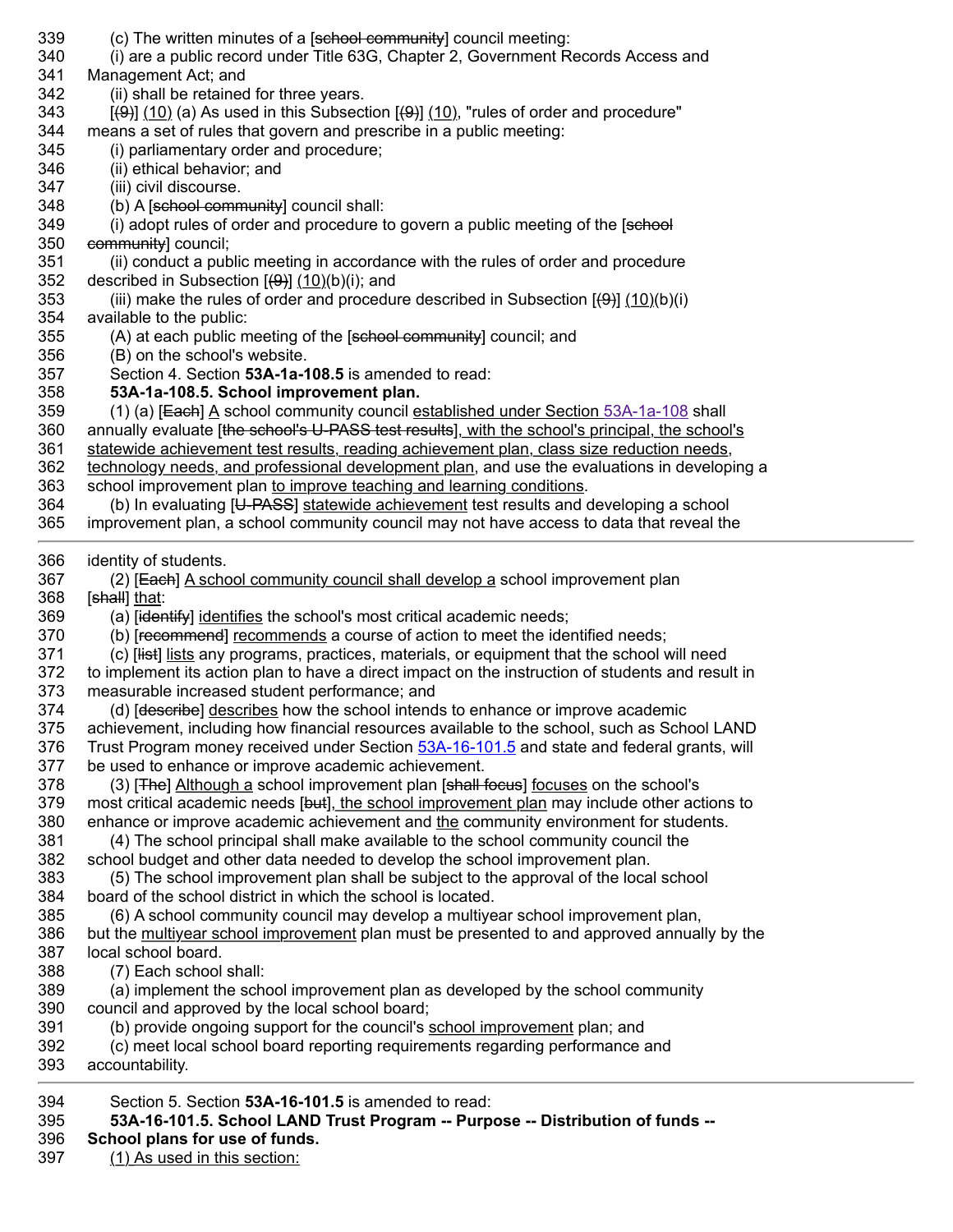| 398 | (a) "Charter agreement" means an agreement made in accordance with Section                                   |
|-----|--------------------------------------------------------------------------------------------------------------|
| 399 | 53A-1a-508 that authorizes the operation of a charter school.                                                |
| 400 | (b) "Charter school authorizer" means the same as that term is defined in Section                            |
| 401 | 53A-1a-501.3.                                                                                                |
| 402 | (c) "Charter trust land council" means a council established by a charter school                             |
| 403 | governing board under this section.                                                                          |
| 404 | (d) "Council" means a school community council or a charter trust land council.                              |
| 405 | (e) "District school" means a public school under the control of a local school board                        |
| 406 | elected under Title 20A, Chapter 14, Nomination and Election of State and Local School                       |
| 407 | Boards.                                                                                                      |
| 408 | (f) "School community council" means a council established at a district school in                           |
| 409 | accordance with Section 53A-1a-108.                                                                          |
| 410 | [(4)] (2) There is established the School LAND (Learning And Nurturing                                       |
| 411 | Development) Trust Program to:                                                                               |
| 412 | (a) provide financial resources to public schools to enhance or improve student                              |
| 413 | academic achievement and implement a component of [the] a district school's school                           |
| 414 | improvement plan or a charter school's charter agreement; and                                                |
| 415 | (b) involve parents and guardians of a school's students in decision making regarding                        |
| 416 | the expenditure of School LAND Trust Program money allocated to the school.                                  |
| 417 | $\left[\frac{2}{2}\right]$ (3) (a) The program shall be funded each fiscal year:                             |
| 418 | (i) from the Interest and Dividends Account created in Section 53A-16-101; and                               |
| 419 | (ii) in the amount of the sum of the following:                                                              |
| 420 | (A) the interest and dividends from the investment of money in the permanent State                           |
| 421 | School Fund deposited to the Interest and Dividends Account in the immediately preceding                     |
| 422 | year; and                                                                                                    |
| 423 | (B) interest accrued on money in the Interest and Dividends Account in the                                   |
| 424 | immediately preceding fiscal year.                                                                           |
| 425 | (b) [On and after July 1, 2003, the] The program shall be funded as provided in                              |
| 426 | Subsection $[\frac{2}{2}]$ (3)(a) up to an amount equal to $[2\%]$ 3% of the funds provided for the          |
| 427 | Minimum School Program, pursuant to Title 53A, Chapter 17a, Minimum School Program                           |
| 428 | Act, each fiscal year.                                                                                       |
| 429 | (c) (i) The Legislature shall annually allocate, through an appropriation to the State                       |
| 430 | Board of Education, a portion of the Interest and Dividends Account created in Section                       |
| 431 | 53A-16-101 to be used for:                                                                                   |
| 432 | (A) the administration of the School LAND Trust Program; and                                                 |
| 433 |                                                                                                              |
|     | (B) the performance of duties described in Section 53A-16-101.6.                                             |
| 434 | (ii) Any unused balance remaining from an amount appropriated under Subsection                               |
| 435 | $[\frac{2}{3}]$ (3)(c)(i) shall be deposited in the Interest and Dividends Account for distribution to       |
| 436 | schools in the School LAND Trust Program.                                                                    |
| 437 | [(3)] (4) (a) The State Board of Education shall allocate the money referred to in                           |
| 438 | Subsection $[2]$ (3) annually for the fiscal year beginning July 1, 2013, and for each fiscal                |
| 439 | year thereafter] as follows:                                                                                 |
| 440 | (i) the Utah Schools for the Deaf and the Blind [and the charter schools combined]                           |
| 441 | shall receive funding equal to the product of:                                                               |
| 442 | (A) enrollment on October 1 in the prior year at the Utah Schools for the Deaf and the                       |
| 443 | Blind, or in the charter schools combined, divided by enrollment on October 1 in the prior                   |
| 444 | year in public schools statewide; and                                                                        |
| 445 | (B) the total amount available for distribution under Subsection $[(2)$ ; $(3)$ ;                            |
| 446 | $\left[\right(\text{iii})$ the amount allocated to the charter schools combined under Subsection $(3)(a)(i)$ |
| 447 | shall be distributed among charter schools in accordance with a formula specified in rules                   |
| 448 | adopted by the State Board of Education in consultation with the State Charter School Board;                 |
| 449 | and]                                                                                                         |
| 450 | (ii) charter schools shall receive funding equal to the product of:                                          |
| 451 | (A) charter school enrollment on October 1 in the prior year, divided by enrollment on                       |
| 452 | October 1 in the prior year in public schools statewide; and                                                 |
| 453 | (B) the total amount available for distribution under Subsection (3); and                                    |
| 454 | (iii) of the funds available for distribution under Subsection $(\frac{2}{2})$ (3) after the                 |
| 455 | allocation of funds for the Utah Schools for the Deaf and the Blind and charter schools:                     |
| 456 | (A) school districts shall receive 10% of the funds on an equal basis; and                                   |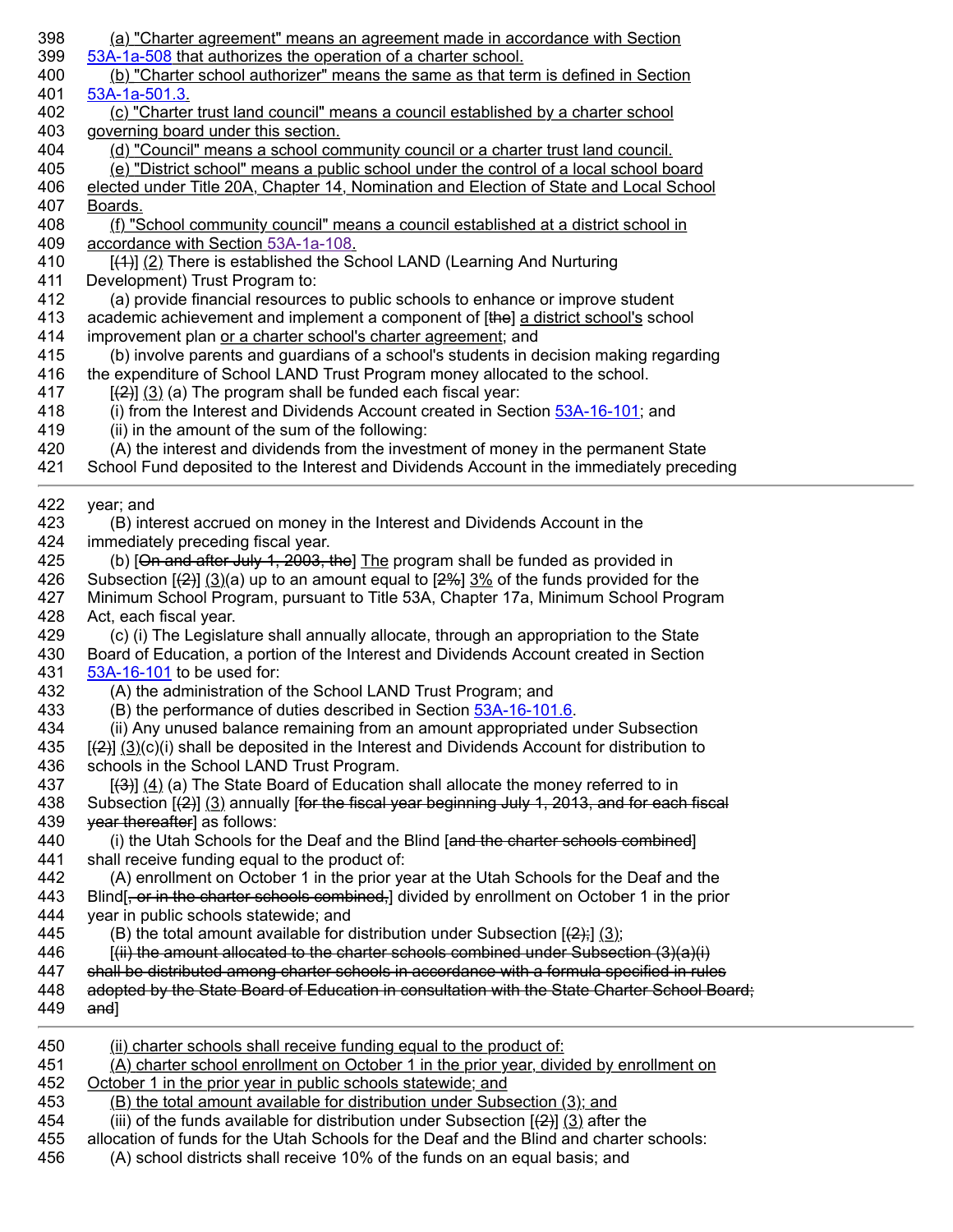| 457<br>458 | (B) the remaining 90% of the funds shall be distributed to school districts on a per<br>student basis.                                                                              |
|------------|-------------------------------------------------------------------------------------------------------------------------------------------------------------------------------------|
| 459        | <u>(b) (i) In accordance with Title 63G, Chapter 3, Utah Administrative Rulemaking Act,</u>                                                                                         |
| 460        | the State Board of Education shall make rules specifying a formula to distribute the amount                                                                                         |
| 461        | allocated under Subsection (4)(a)(ii) to charter schools.                                                                                                                           |
| 462        | (ii) In making rules under Subsection (4)(b)(i), the State Board of Education shall:                                                                                                |
| 463        | (A) consult with the State Charter School Board; and                                                                                                                                |
| 464        | (B) ensure that the rules include a provision that allows a charter school in the charter                                                                                           |
| 465        | school's first year of operations to receive funding based on projected enrollment, to be                                                                                           |
| 466        | adjusted in future years based on actual enrollment.                                                                                                                                |
| 467        | $[\frac{1}{2}]$ (c) A school district shall distribute its allocation under Subsection $[\frac{1}{2}]$ (4)(a)(iii)                                                                  |
| 468        | to each school within the school district on an equal per student basis.                                                                                                            |
| 469        | [(e)] (d) In accordance with Title 63G, Chapter 3, Utah Administrative Rulemaking                                                                                                   |
| 470        | Act, the State Board of Education may make rules regarding the time and manner in which the                                                                                         |
| 471        | student count shall be made for allocation of the money under Subsection $[\frac{(3)}{3}]$ (4)(a)(iii).                                                                             |
| 472        | $[\frac{(4)}{2}]$ (5) To receive its allocation under Subsection $[\frac{(3)}{2}]$ (4):                                                                                             |
| 473        | (a) a district school shall have established a school community council in accordance                                                                                               |
| 474        | with Section $53A-1a-108$ ; [and]                                                                                                                                                   |
| 475        | (b) a charter school shall have established a charter trust land council in accordance                                                                                              |
| 476<br>477 | with Subsection $(9)$ ; and<br>$[\bigoplus]$ (c) the school's principal shall provide a signed, written assurance [in accordance                                                    |
|            |                                                                                                                                                                                     |
| 478        | with rules of the State Board of Education that the membership of the school community                                                                                              |
| 479        | council is consistent with the membership requirements specified in Section 53A-1a-108] that                                                                                        |
| 480        | the school is in compliance with Subsection $(5)(a)$ or $(b)$ .                                                                                                                     |
| 481        | [(5)] (6) (a) [The school community] A council [or its subcommittee] shall create a                                                                                                 |
| 482<br>483 | program to use its allocation under Subsection $[\frac{(3)}{2}]$ (4) to implement a component of the<br>school's improvement plan or charter agreement, including:                  |
| 484        | (i) the school's identified most critical academic needs;                                                                                                                           |
| 485        | (ii) a recommended course of action to meet the identified academic needs;                                                                                                          |
| 486        | (iii) a specific listing of any programs, practices, materials, or equipment which the                                                                                              |
| 487        | school will need to implement a component of its school improvement plan to have a direct                                                                                           |
| 488        | impact on the instruction of students and result in measurable increased student performance;                                                                                       |
| 489        | and                                                                                                                                                                                 |
| 490        | (iv) how the school intends to spend its allocation of funds under this section to                                                                                                  |
| 491        | enhance or improve academic excellence at the school.                                                                                                                               |
| 492        | (b) (i) A [sehool community] council shall create and vote to adopt a plan for the use of                                                                                           |
| 493        | School LAND Trust Program money in a meeting of the [school community] council at which                                                                                             |
| 494        | a quorum is present.                                                                                                                                                                |
| 495        | (ii) If a majority of the quorum votes to adopt a plan for the use of School LAND Trust                                                                                             |
| 496        | Program money, the plan is adopted.                                                                                                                                                 |
| 497        | (c) A [school community] council shall:                                                                                                                                             |
| 498        | (i) post a plan for the use of School LAND Trust Program money that is adopted in                                                                                                   |
| 499        | accordance with Subsection $[\frac{45}{10}]$ (6)(b) on the School LAND Trust Program website; and                                                                                   |
| 500        | (ii) include with the plan a report noting the number of [sehool community] council                                                                                                 |
| 501        | members who voted for or against the approval of the plan and the number of council members                                                                                         |
| 502        | who were absent for the vote.                                                                                                                                                       |
| 503<br>504 | (d) (i) [A school's] The local school board of a district school shall approve or<br>disapprove a plan for the use of School LAND Trust Program money.                              |
| 505        | (ii) If a local school board disapproves a plan for the use of School LAND Trust                                                                                                    |
|            |                                                                                                                                                                                     |
| 506        | Program money[,]:                                                                                                                                                                   |
| 507        | $(A)$ the local school board shall provide a written explanation of why the plan was                                                                                                |
| 508        | disapproved and request the school community council who submitted the plan to revise the                                                                                           |
| 509        | plan[-]; and                                                                                                                                                                        |
| 510<br>511 | [(iii) The] (B) the school community council shall submit a revised plan [to the local<br>school board for approval] in response to a local school board's request under Subsection |
| 512        | $\underline{(6)}\underline{d}$ $\underline{(ii)}\underline{A}$ .                                                                                                                    |
| 513        | (iii) Once a plan has been approved by a local school board, a school community                                                                                                     |
| 514        | council may amend the plan, subject to a majority vote of the school community council and                                                                                          |
| 515        | local school board approval.                                                                                                                                                        |
|            |                                                                                                                                                                                     |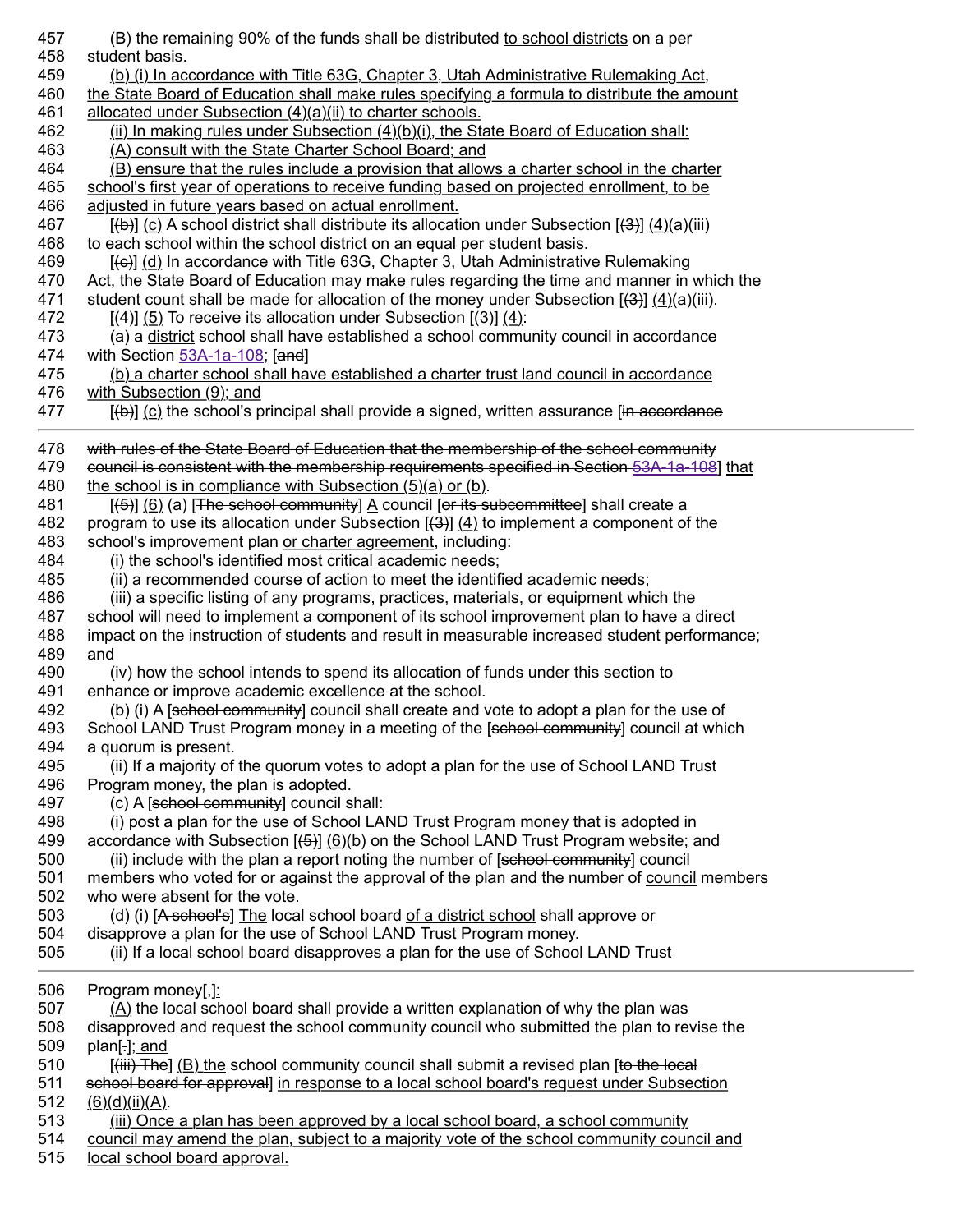| (e) A charter trust land council's plan for the use of School LAND Trust Program<br>money is subject to approval by the:<br>(i) charter school governing board; and<br>(ii) charter school's charter school authorizer.<br>$[\left(\frac{6}{6}\right)]$ (7) (a) [Each] A district school or charter school shall:<br>(i) implement the program as approved;<br>(ii) provide ongoing support for the council's program; and<br>(iii) meet State Board of Education reporting requirements regarding financial and<br>performance accountability of the program.<br>(b) (i) [Each] A district school[, through its school community council,] or charter<br>school shall prepare and post an annual report of the program on the School LAND Trust<br>Program website each fall.<br>(ii) The report shall detail the use of program funds received by the school under this<br>section and an assessment of the results obtained from the use of the funds.<br>(iii) A summary of the report shall be provided to parents or guardians of students<br>attending the school.<br>(8) On or before October 1 of each year, a school district shall record the amount<br>of the program funds distributed to each school under Subsection $[(3)(b)]$ $(4)(c)$ on the School                                                                                                                                                                                                                                                                                                                                                                                                                                                                                                                                                                                                                                                                                                                                                                                                                                                                                                                                                                                                                           |
|-------------------------------------------------------------------------------------------------------------------------------------------------------------------------------------------------------------------------------------------------------------------------------------------------------------------------------------------------------------------------------------------------------------------------------------------------------------------------------------------------------------------------------------------------------------------------------------------------------------------------------------------------------------------------------------------------------------------------------------------------------------------------------------------------------------------------------------------------------------------------------------------------------------------------------------------------------------------------------------------------------------------------------------------------------------------------------------------------------------------------------------------------------------------------------------------------------------------------------------------------------------------------------------------------------------------------------------------------------------------------------------------------------------------------------------------------------------------------------------------------------------------------------------------------------------------------------------------------------------------------------------------------------------------------------------------------------------------------------------------------------------------------------------------------------------------------------------------------------------------------------------------------------------------------------------------------------------------------------------------------------------------------------------------------------------------------------------------------------------------------------------------------------------------------------------------------------------------------------------------------------------------------------------------------|
|                                                                                                                                                                                                                                                                                                                                                                                                                                                                                                                                                                                                                                                                                                                                                                                                                                                                                                                                                                                                                                                                                                                                                                                                                                                                                                                                                                                                                                                                                                                                                                                                                                                                                                                                                                                                                                                                                                                                                                                                                                                                                                                                                                                                                                                                                                 |
| LAND Trust Program website to assist schools in developing the annual report described in<br>Subsection $[(6)]$ $(7)(b)$ .<br>(8)] (9) (a) The governing board of a charter school shall establish a council, which<br>shall prepare a plan for the use of School LAND Trust Program money that includes the<br>elements listed in Subsection $[\frac{1}{5}]$ (6).<br>(b) (i) The membership of the council shall include parents or guardians of students<br>enrolled at the school and may include other members.<br>(ii) The number of council members who are parents or guardians of students enrolled<br>at the school shall exceed all other members combined by at least two.<br>(c) A charter school governing board may serve as the council that prepares a plan for<br>the use of School LAND Trust Program money if the membership of the charter school<br>governing board meets the requirements of Subsection $(\frac{8}{12})(6)(i)$ .<br>(d) (i) Except as provided in Subsection $[\frac{(8)}{3}]$ ( $\underline{9}]$ (d)(ii), council members who are<br>parents or guardians of students enrolled at the school shall be elected in accordance with<br>procedures established by the charter school governing board.<br>(ii) Subsection $[\langle 0 \rangle](9)(d)(i)$ does not apply to a charter school governing board that<br>serves as the council that prepares a plan for the use of School LAND Trust Program money.<br>(e) A parent or guardian of a student enrolled at the school shall serve as chair or<br>cochair of a council that prepares a plan for the use of School LAND Trust Program money.<br>[(f) A plan for the use of School LAND Trust Program money shall be subject to<br>approval by the charter school governing board and the entity that authorized the establishment<br>of the charter school.]<br>$[\Theta]$ (10) The president or chair of a local school board or charter school governing<br>board shall ensure that the members of the local school board or charter school governing<br>board are provided with annual training on the requirements of this section.<br>Section 6. Section 53A-16-101.6 is amended to read:<br>53A-16-101.6. Creation of School Children's Trust Section -- Duties.<br>(1) As used in this section: |
| (a) "School and institutional trust lands" is as defined in Section 53C-1-103.                                                                                                                                                                                                                                                                                                                                                                                                                                                                                                                                                                                                                                                                                                                                                                                                                                                                                                                                                                                                                                                                                                                                                                                                                                                                                                                                                                                                                                                                                                                                                                                                                                                                                                                                                                                                                                                                                                                                                                                                                                                                                                                                                                                                                  |
| (b) "Section" means the School Children's Trust Section created in this section.<br>(c) "Trust" means:                                                                                                                                                                                                                                                                                                                                                                                                                                                                                                                                                                                                                                                                                                                                                                                                                                                                                                                                                                                                                                                                                                                                                                                                                                                                                                                                                                                                                                                                                                                                                                                                                                                                                                                                                                                                                                                                                                                                                                                                                                                                                                                                                                                          |
| (i) the School LAND Trust Program created in Section 53A-16-101.5; and                                                                                                                                                                                                                                                                                                                                                                                                                                                                                                                                                                                                                                                                                                                                                                                                                                                                                                                                                                                                                                                                                                                                                                                                                                                                                                                                                                                                                                                                                                                                                                                                                                                                                                                                                                                                                                                                                                                                                                                                                                                                                                                                                                                                                          |
| (ii) the lands and funds associated with the trusts described in Subsection                                                                                                                                                                                                                                                                                                                                                                                                                                                                                                                                                                                                                                                                                                                                                                                                                                                                                                                                                                                                                                                                                                                                                                                                                                                                                                                                                                                                                                                                                                                                                                                                                                                                                                                                                                                                                                                                                                                                                                                                                                                                                                                                                                                                                     |
| $53C-1-103(7)$ .                                                                                                                                                                                                                                                                                                                                                                                                                                                                                                                                                                                                                                                                                                                                                                                                                                                                                                                                                                                                                                                                                                                                                                                                                                                                                                                                                                                                                                                                                                                                                                                                                                                                                                                                                                                                                                                                                                                                                                                                                                                                                                                                                                                                                                                                                |
| (2) There is established a School Children's Trust Section within the State Office of                                                                                                                                                                                                                                                                                                                                                                                                                                                                                                                                                                                                                                                                                                                                                                                                                                                                                                                                                                                                                                                                                                                                                                                                                                                                                                                                                                                                                                                                                                                                                                                                                                                                                                                                                                                                                                                                                                                                                                                                                                                                                                                                                                                                           |
| Education.                                                                                                                                                                                                                                                                                                                                                                                                                                                                                                                                                                                                                                                                                                                                                                                                                                                                                                                                                                                                                                                                                                                                                                                                                                                                                                                                                                                                                                                                                                                                                                                                                                                                                                                                                                                                                                                                                                                                                                                                                                                                                                                                                                                                                                                                                      |
| (3) (a) The section shall have a director.<br>(b) The director shall have professional qualifications and expertise in the areas                                                                                                                                                                                                                                                                                                                                                                                                                                                                                                                                                                                                                                                                                                                                                                                                                                                                                                                                                                                                                                                                                                                                                                                                                                                                                                                                                                                                                                                                                                                                                                                                                                                                                                                                                                                                                                                                                                                                                                                                                                                                                                                                                                |
| generating revenue to the trust, including:                                                                                                                                                                                                                                                                                                                                                                                                                                                                                                                                                                                                                                                                                                                                                                                                                                                                                                                                                                                                                                                                                                                                                                                                                                                                                                                                                                                                                                                                                                                                                                                                                                                                                                                                                                                                                                                                                                                                                                                                                                                                                                                                                                                                                                                     |
| (i) economics;                                                                                                                                                                                                                                                                                                                                                                                                                                                                                                                                                                                                                                                                                                                                                                                                                                                                                                                                                                                                                                                                                                                                                                                                                                                                                                                                                                                                                                                                                                                                                                                                                                                                                                                                                                                                                                                                                                                                                                                                                                                                                                                                                                                                                                                                                  |
|                                                                                                                                                                                                                                                                                                                                                                                                                                                                                                                                                                                                                                                                                                                                                                                                                                                                                                                                                                                                                                                                                                                                                                                                                                                                                                                                                                                                                                                                                                                                                                                                                                                                                                                                                                                                                                                                                                                                                                                                                                                                                                                                                                                                                                                                                                 |

574 (ii) energy development;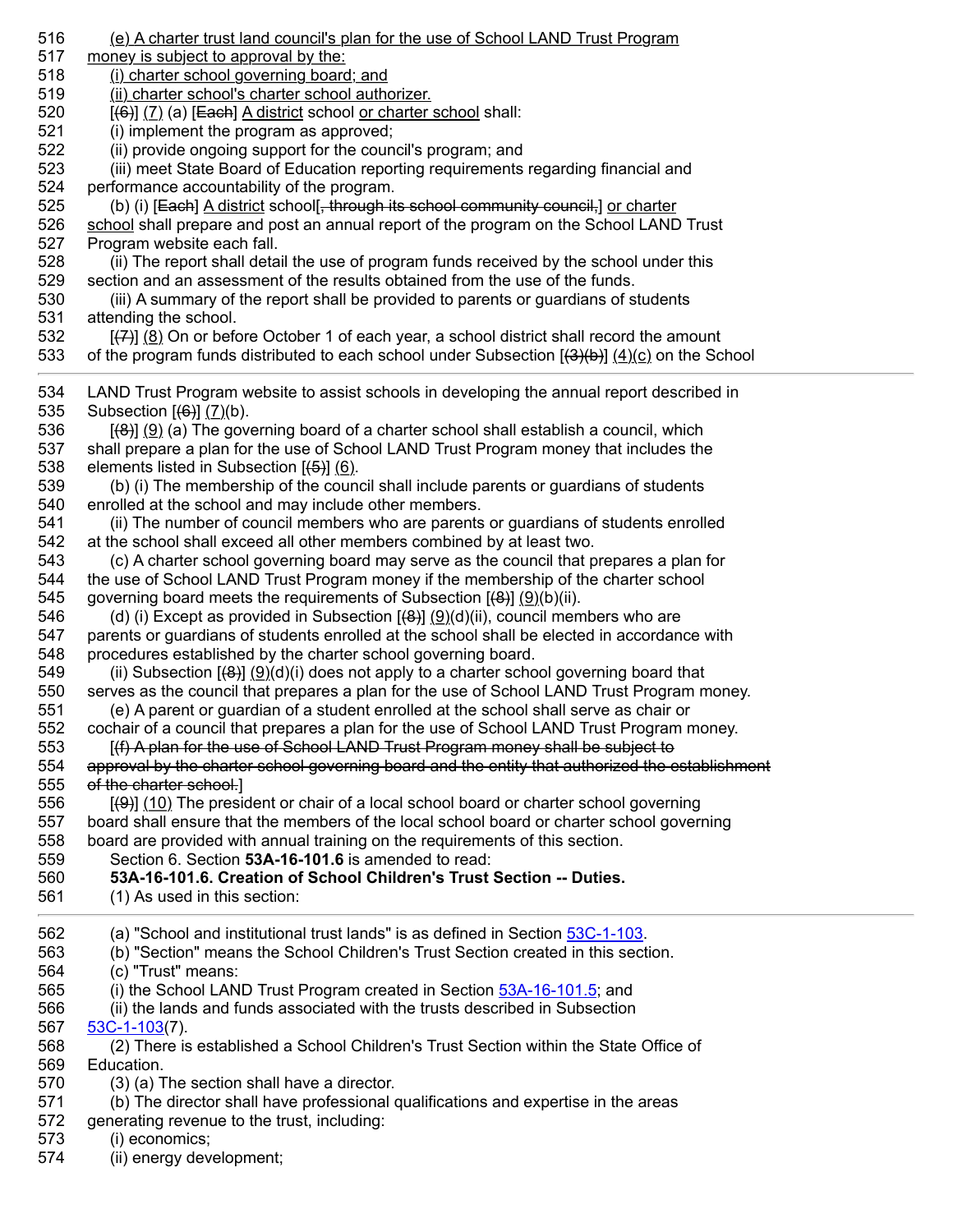| 575        | (iii) finance;                                                                                                                      |
|------------|-------------------------------------------------------------------------------------------------------------------------------------|
| 576        | (iv) investments;                                                                                                                   |
| 577        | (v) public education;                                                                                                               |
| 578        | (vi) real estate;                                                                                                                   |
| 579        | (vii) renewable resources;                                                                                                          |
| 580        | (viii) risk management; and                                                                                                         |
| 581        | (ix) trust law.                                                                                                                     |
| 582        | (c) The director shall be appointed as provided in this Subsection (3).                                                             |
| 583        | (d) The School and Institutional Trust Lands Board of Trustees nominating committee                                                 |
| 584        | shall submit to the State Board of Education the name of one person to serve as director.                                           |
| 585        | (e) The State Board of Education may:                                                                                               |
| 586        | (i) appoint the person described in Subsection $(3)(d)$ to serve as director; or                                                    |
| 587        | (ii) deny the appointment of the person described in Subsection (3)(d) to serve as                                                  |
| 588        | director.                                                                                                                           |
| 589        | (f) If the State Board of Education denies an appointment under this Subsection (3):                                                |
| 590        | (i) the State Board of Education shall provide in writing one or more reasons for the                                               |
| 591        | denial to the School and Institutional Trust Lands Board of Trustees nominating committee;                                          |
| 592        | and                                                                                                                                 |
| 593        | (ii) the School and Institutional Trust Lands Board of Trustees nominating committee                                                |
| 594        | and the State Board of Education shall follow the procedures and requirements of this                                               |
| 595        | Subsection (3) until the State Board of Education appoints a director.                                                              |
| 596        | (g) The State Board of Education may remove the director only by majority vote of a                                                 |
| 597        | quorum in an open and public meeting after proper notice and the inclusion of the removal item                                      |
| 598        | on the agenda.                                                                                                                      |
| 599        | (4) The State Board of Education shall make rules regarding:                                                                        |
| 600        | (a) regular reporting from the School Children's Trust Section director to the State                                                |
| 601        | Board of Education, to allow the State Board of Education to fulfill its duties in representing                                     |
| 602        | the trust beneficiaries; and                                                                                                        |
| 603        | (b) the day-to-day reporting of the School Children's Trust Section director.                                                       |
| 604        | (5) (a) The director shall annually submit a proposed section budget to the State Board                                             |
| 605        | of Education.                                                                                                                       |
| 606        | (b) After approving a section budget, the State Board of Education shall propose the                                                |
| 607        | approved budget to the Legislature.                                                                                                 |
| 608        | (6) The director is entitled to attend any presentation, discussion, meeting, or other                                              |
| 609        | gathering concerning the trust, subject to:                                                                                         |
| 610        | (a) provisions of law prohibiting the director's attendance to preserve confidentiality; or                                         |
| 611        | (b) other provisions of law that the director's attendance would violate.                                                           |
| 612        | (7) The section shall have a staff.                                                                                                 |
| 613        | (8) The section shall protect current and future beneficiary rights and interests in the                                            |
| 614        | trust consistent with the state's perpetual obligations under:                                                                      |
| 615        | (a) the Utah Enabling Act;                                                                                                          |
| 616        | (b) the Utah Constitution;                                                                                                          |
| 617        | (c) state statute; and                                                                                                              |
| 618        | (d) standard trust principles described in Section 53C-1-102.                                                                       |
| 619        | (9) The section shall promote:                                                                                                      |
| 620        | (a) productive use of school and institutional trust lands; and                                                                     |
| 621        | (b) the efficient and prudent investment of funds managed by the School and                                                         |
| 622        | Institutional Trust Fund Office, created in Section 53D-1-201.                                                                      |
| 623        | (10) The section shall provide representation, advocacy, and input:                                                                 |
| 624<br>625 | (a) on behalf of current and future beneficiaries of the trust, school community                                                    |
| 626        | councils, schools, and school districts;<br>(b) on federal, state, and local land decisions and policies that affect the trust; and |
| 627        | $(c)$ to:                                                                                                                           |
| 628        | (i) the School and Institutional Trust Lands Administration;                                                                        |
| 629        | (ii) the School and Institutional Trust Lands Board of Trustees;                                                                    |
| 630        | (iii) the Legislature;                                                                                                              |
| 631        | (iv) the School and Institutional Trust Fund Office, created in Section 53D-1-201;                                                  |
| 632        | (v) the School and Institutional Trust Fund Board of Trustees, created in Section                                                   |
| 633        | $53D-1-301$                                                                                                                         |